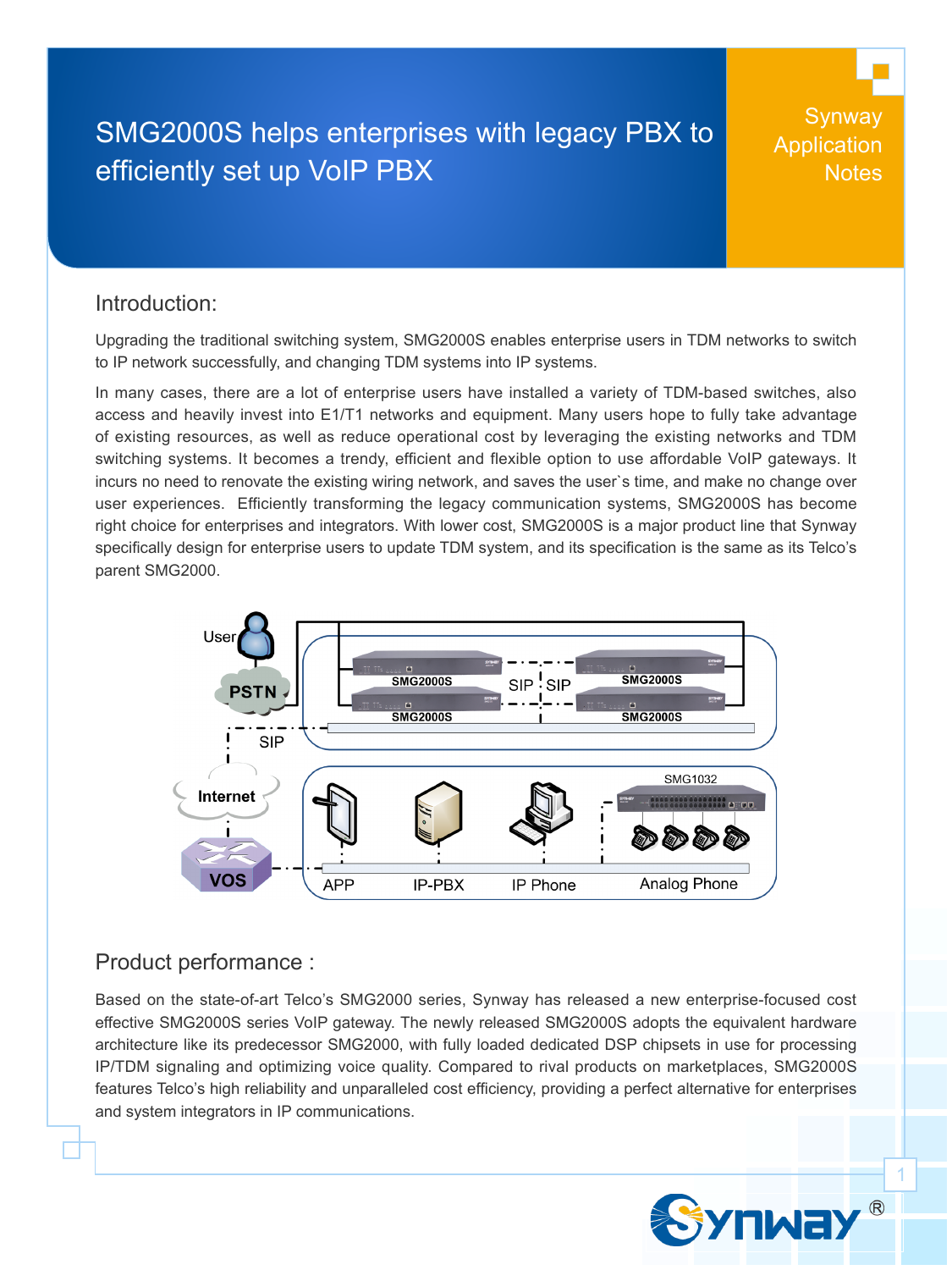## SMG2000S helps enterprises with legacy PBX to efficiently set up VoIP PBX

Synway **Application Notes** 

SMG2000S provides enterprises with unmatched values and efficiency, helping system integrators and users to build up more robust and cost effective VoIP gateway used for bridging TDM and IP. Its core values include:

- Complete range of DSP-Based voice processing resources for better communication quality;
- Telco' grade hardware design, DSP-enabling signaling with superior reliability;
- Homegrown core technologies to assure unparalleled cost for enterprises and SPs;
- Higher System responsiveness capability in extreme network for better operational results;
- High performance and stability in cases of unstable(low) bandwidth and high capacity;
- Inherited Software and Hardware architecture and customer-oriented features and functionalities;

### Key features :

SMG2000S adopts long standing field-proven voice processing technologies, based on continually optimized algorithm of dedicated chipsets in diverse networks. It could offer high audio quality, despite of low bandwidth in extreme environment. For that, enterprise users could enjoy smooth communications effortlessly and efficiently, in situations of restricted bandwidth and high density switching.

SMG2000S could help integrators and enterprises to enjoy cost-effective & Reliable telecom applications, including IP-PBX, call center and more. In case of bandwidth limit, SMG2000S outperforms its rivals in fully loading situations, reliably transitioning between TDM and IP. According to the user`s experience and comparison analysis, SMG2000S features faster system response speed, and connects with the IP/ TDM network faster and more reliably, with very low latency, and increases numbers of trunking frequency. SMG can implement full load communication effectively in the case of low bandwidth, and convert TDM to high definition VoIP reliably. SMG adopts a variety of brands components, optimizes embedded system continually during using, assuring the products can maintain a better stability under the circumstance of long time and high-density usage.

Moreover, SMG2000S adopts synway`s SUPERFORM EHCO CANCELLATION to optimize the voice quality, and supports all kinds of voice optimization technology, including CNG,AGC and Adaptive dynamic buffer. And it also adopts DSP-ENABLED Codecs, including G.711,G.722,G.723,G.729,ILBC, AMR, ect, making the voice performance and processing power unique and being able to satisfy all kinds of applying requirements Under extreme circumstances .

SMG2000S Series adopts telecommunication architecture and use more DSP hardware than similar products, the processing ability is more powerful than most rivals. SMG2000S adopts open platform architecture, which is compatible with all kinds of soft switching and a third-party software. It also can upgrade product functionalities promptly, according to user needs, being seamlessly compatible with diverse networks and applications.